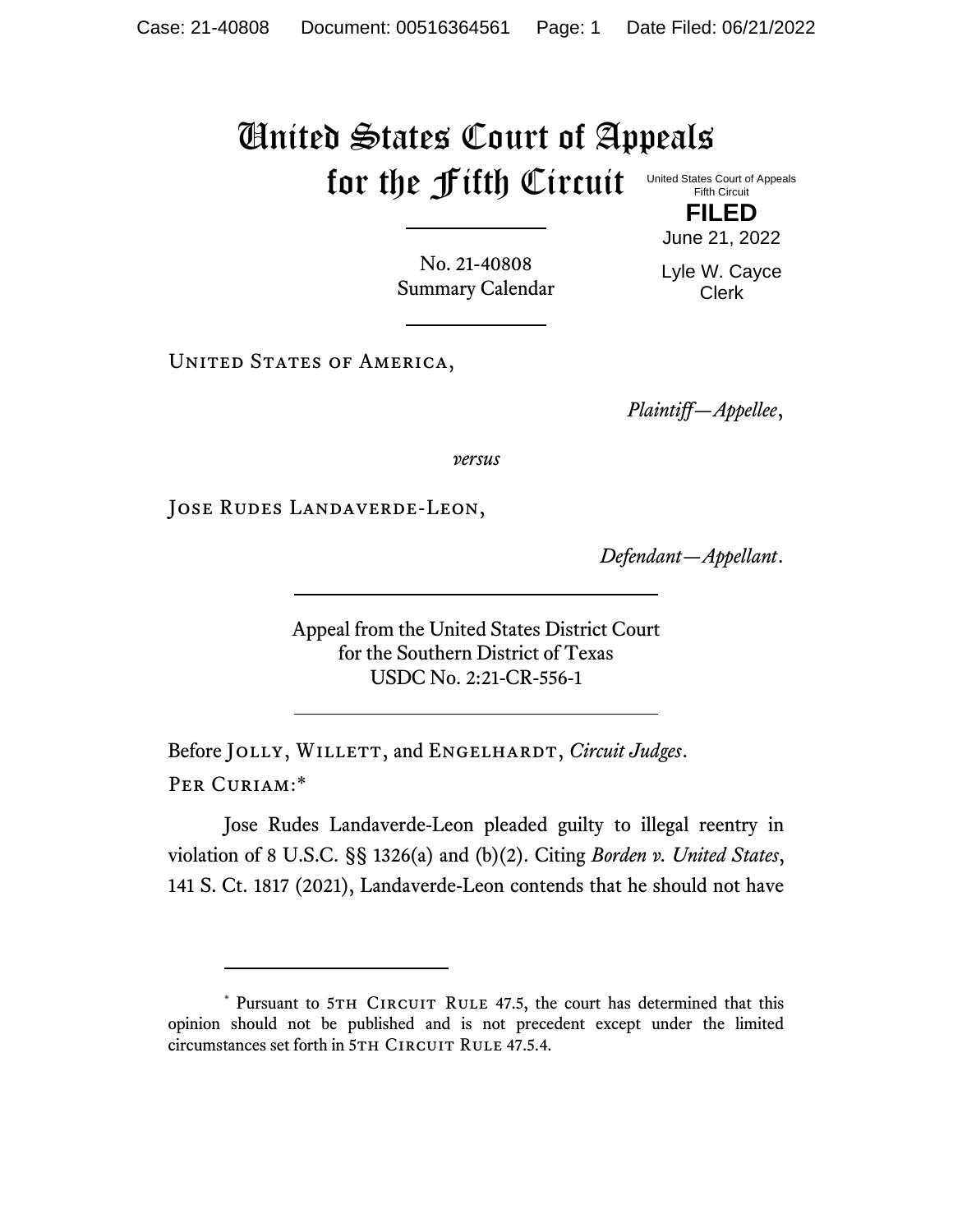## No. 21-40808

been convicted and sentenced under § 1326(b)(2) based on a 2009 Texas robbery conviction because that offense was not an aggravated felony.

*Borden* held that offenses with a mens rea of recklessness do not qualify as violent felonies under the Armed Career Criminal Act. 141 S. Ct. at 1834. *Borden* applies in the § 1326 context because the relevant definitions of "violent felony" and "crime of violence" are nearly identical.

Our review is for plain error. *See Puckett v. United States*, 556 U.S. 129, 135 (2009). On that standard, Landaverde-Leon must show an error that was clear and obvious and that affected his substantial rights. *See id.* If he makes that showing, we have discretion to remedy the error but should do so only if it seriously affected the fairness, integrity, or public reputation of judicial proceedings. *See id.*; *see also United States v. Stoglin*, 34 F.4th 415 (5th Cir. 2022) (applying plain error standard in case involving *Borden* error).

In *United States v. Garrett*, 24 F.4th 485, 489–91 (5th Cir. 2022), we held that the Texas robbery statute is divisible and criminalizes two offenses: robbery-by-threat and robbery-by-injury. Robbery-by-injury is not a violent felony because it may be committed with a mens rea of recklessness. *See id.* Because Landaverde-Leon's state court judgment shows that his robbery conviction was a robbery-by-injury, it was not an aggravated felony. *See id.* at 491; *see also Mathis v. United States*, 579 U.S. 500, 505–06 (2016) (discussing the modified-categorical approach for classifying offenses). Although the state indictment arguably charged a robbery-by-threat, we "cannot use an indictment to narrow the statute of conviction if the indictment was for a crime different from the crime stated in the judgment of conviction." *United States v. Reyes-Contreras*, 910 F.3d 169, 175 (5th Cir. 2018) (en banc). Thus, the district court committed a clear or obvious *Borden* error in treating the robbery-by-injury conviction as an aggravated felony and in convicting and sentencing Landaverde-Leon under § 1326(b)(2).